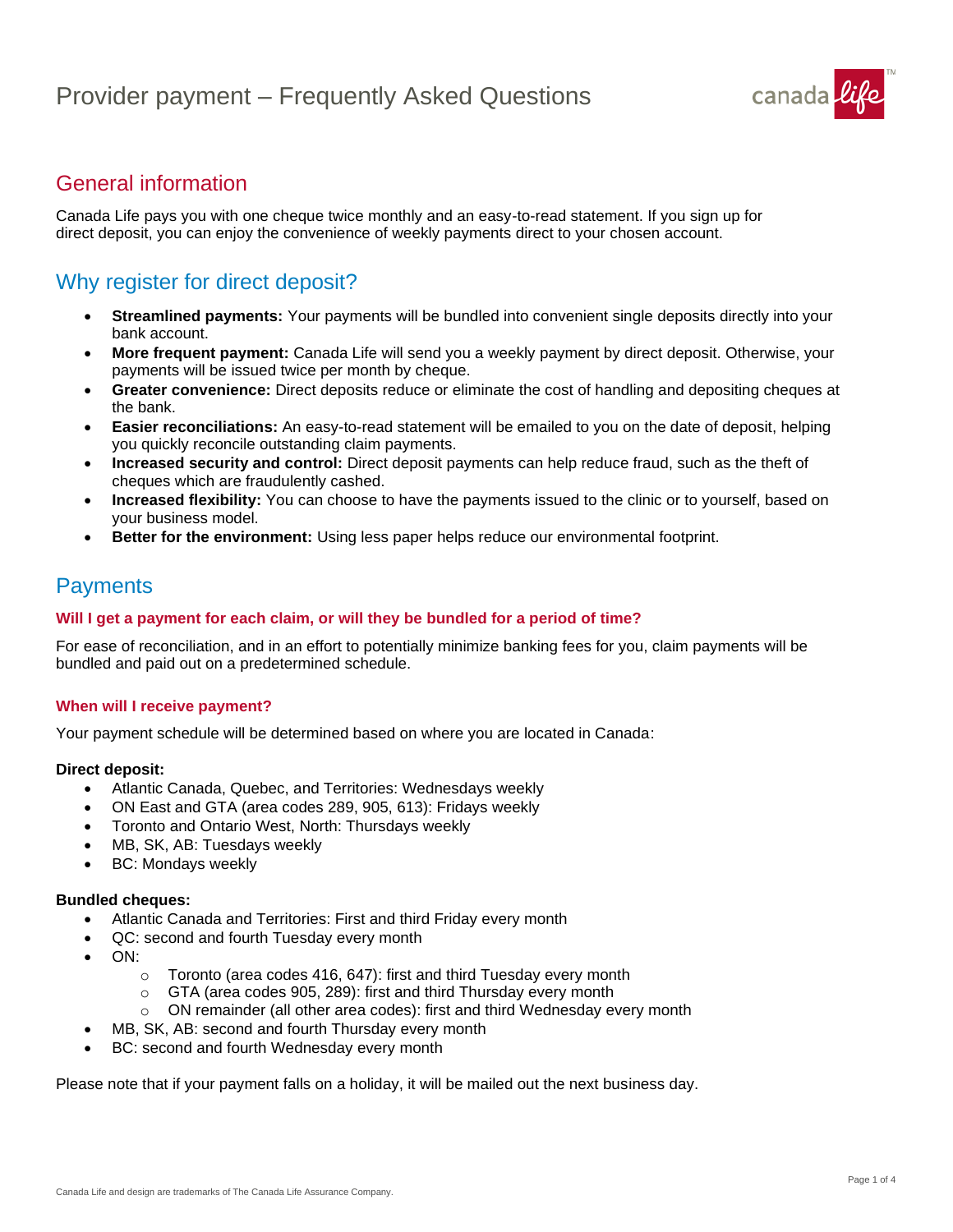# Provider payment – Frequently Asked Questions



#### **What happens if my electronic payment fails to go through?**

If the electronic payment fails, TELUS will contact you to correct any errors in your banking information. Once your banking details are corrected, your payment will be resubmitted.

#### **How will I know I've been paid?**

Direct Deposit: You'll receive a statement with the payment details and a summary of each claim processed during the payment period by secure email. To ensure you receive the secure message, please add providerclaimpayment@canadalife.com to your email contacts. Cheque: You will receive a cheque in the mail.

### **Statements**

#### **What will be listed on the statement?**

The statement will include a detailed summary of all claims processed during the payment period.

#### **How do I use the statement to coordinate benefits?**

Our plan member privacy is of the upmost importance. If you are coordinating benefits with another carrier, please be sure to only show the details for the claim you are submitting.

#### **How are payment errors handled?**

Canada Life makes every effort to reimburse you quickly and accurately. In the case of an issue with one of your payments, simply call us to request an adjustment at 1-800-957-9777.

### Secure email

#### **What is secure email?**

• When you provide your email address, all statements will be emailed to you securely using encryption software. The initial email will have an HTML attachment in the message. Once opened, the attachment will launch your internet browser so that you can read the secure email message containing your statement.

• When using this service for the first time, you will be asked to register with a password of your choosing. If you are a returning user, you will be asked to login using your previously created password.

#### **What is an HTML attachment?**

An HTML attachment is a file that will be opened by your default internet browser on your computer. In this case, it tells your computer how to allow the secure email message so that you can read it.

#### **Why do I have to register to open the email?**

All emails sent with statements contain sensitive plan member data, which is why the emails are encrypted.

#### **Can I open the secure message on my smartphone?**

Access to your secure message is dependent on the HTML attachment included in the notification email. When opening HTML files, some mobile devices such as smartphones and tablets will modify the file which is the key to access your encrypted message. Due to this, some mobile devices will not be able to access the secure message. If you encounter problems using a smartphone or tablet, we recommended that you open the secure message using a desktop or laptop computer.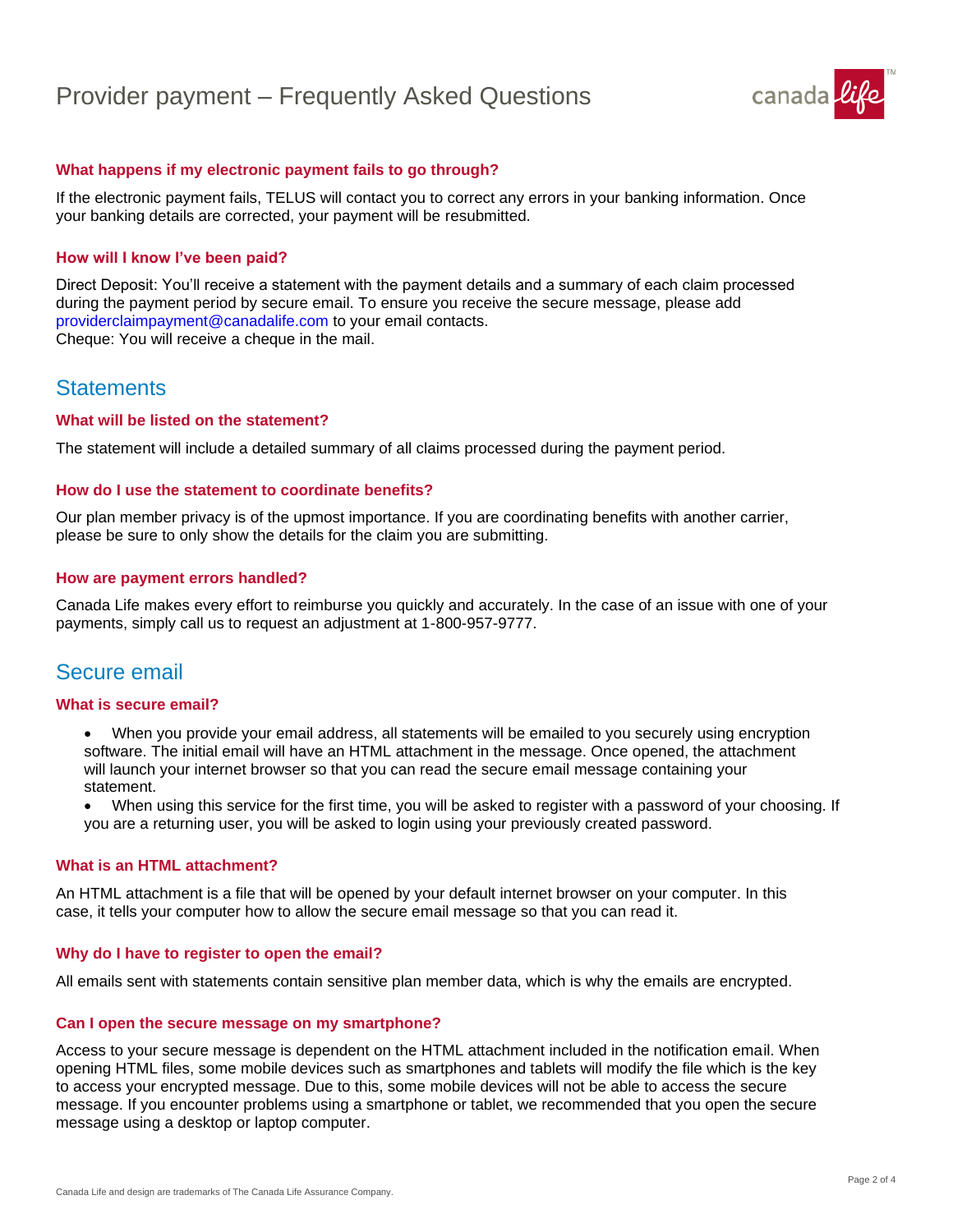# Provider payment – Frequently Asked Questions



#### **What if I forgot my secure email password?**

On the login screen to access your secure email message, click on the Forgot Password link. A password reset email will be automatically sent to your email address. If you don't receive the email, be sure to check your spam or junk folder. Once you receive the email, click the reset link in the email and enter your new password.

#### **What if I no longer have access to my email address to reset my secure email password, or my email**

#### **address has changed?**

Without access to the registered email address you provided, you will not be able to reset your secure email password. You will need to log in to the portal (https://providereservices.telushealth.com) and update your email address so that future statements will be delivered to you correctly. To request past statements that you can no longer access, please contact Canada Life at 1-800-957-9777.

#### **What do I do once I've opened the secure email?**

Once you have created or logged into your account, you will see the message containing the attached statement in PDF form. You should print or save a copy of this PDF to your computer's hard drive.

#### **Sample notification email**

Secure email from Canada Life starts with a notification email. Open the attachment (SecureMessageATT.HTML), or use the "Click here" link if you're experiencing difficulty with the attachment.

**Note:** the "Click here" link expires after 7 days. The HTML attachment never expires.

**Note:** the location of the attachment will vary by email program.



Secured by Proofpoint Encryption, Copyright @ 2009-2019 Proofpoint, Inc. All rights reserved.

#### **How long will I be able to access the secure email?**

As long as you keep the initial notification email, you will be able to access the secure message containing your statement. We do recommend that you save or print a copy of the statement for your own recordkeeping.

#### **Can I reply to the secure email message?**

The email messages are delivered using an automated system. If you reply to the email, you will not receive a response. Please use the communication methods suggested in this FAQ (see below).

#### **Why am I still receiving paper documents if I signed up for secure email?**

Statements for bundled payments will be delivered by secure email. All other documents, such as letters or requests for additional information, will continue to be delivered by mail.